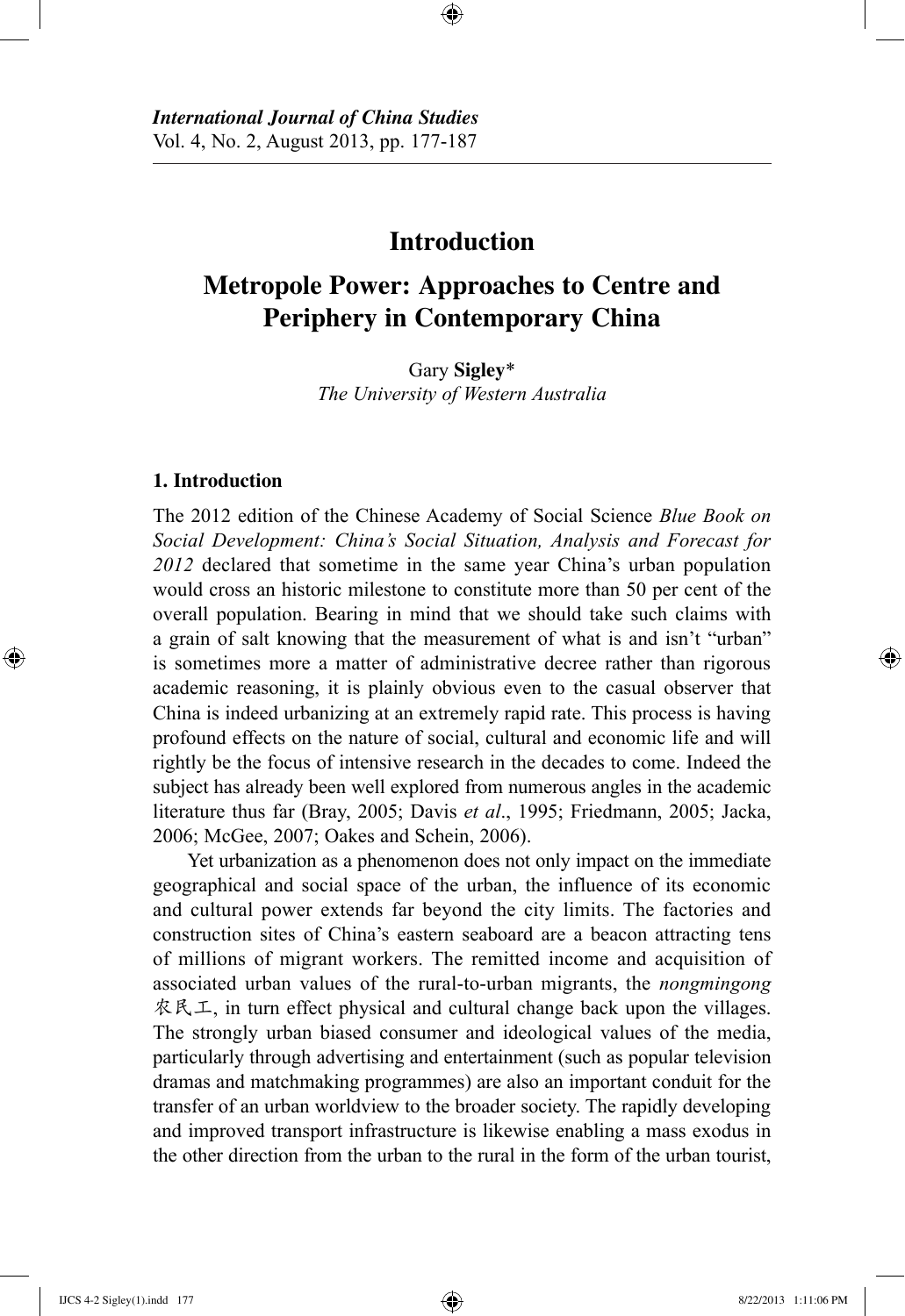an increasing number of whom are driving their own vehicles on pleasure jaunts through the countryside. In a country as vast as China not all of these effects are even, nor indeed is the scale and pace of urbanization, but they are significant enough to be worthy of critical attention and each is a piece of the broader mosaic.

⊕

Nonetheless the process of urbanization does not render everyone equally urban, even those newcomers who enter the city in search of a future find that they are often treated as "second-class citizens" (Pun, 2005; Solinger, 1999). Urbanization in China has gone hand in hand with significant social stratification, a phenomenon also well researched (Goodman, 2008; Li, 2010; Otis, 2011; Whyte, 2010). In many places the cityscape has expanded so fast that, in an ironic reversal of Mao Zedong's famous guerilla strategy, the city has come to surround the countryside. In so doing the neologism of the "urban village" (*chengzhongcun* 城中村) has now entered the Chinese lexicon. The *chengzhongcun* is not akin to the "urban village" of trendy downtown Beijing (Soho Sanlitun for example) or other such global cosmopolitan visions of gentrified inner-city community living. Rather, it is a hybrid zone where the urban meets the rural, or, as I shall argue below, where the "centre" meets the "periphery". It is in these hybrid zones that the lives of the urban "other", that is, the *nongmingong*, are played out and new identities forged and contested. It is also in these liminal zones that state power seeks to assert its authority and shape the social landscape according to its will (Dutton, 1998).

I argue here that there is another way in which we can consider the relationship between the urban and rural in the context of a rapidly changing China. That is, as an uneven power relationship between the metropole centre and the non-metropole periphery. The notion of the "metropole" has been used to describe the relations between the Western colonial centre and the spaces "outside" which were subject to various forms of colonial power, and of the multifarious ways in which the "periphery" also reflected back upon the "centre" (especially in terms of constituting notions of progress, race and nation) (Webster, 2006). With some modification I argue that the notion of the metropole as a heuristic device can help clarify central aspects of the power/ knowledge relationship between the Chinese party-state (that is, a one-party nation-state) and Chinese society at large, especially those sections of society outside the immediate physical and social scope of the Chinese metropole. In this instance "metropole" not only refers to the physical manifestation of all that is urban but also, and perhaps more importantly, to a specific form of governmental reasoning emanating from the centre that seeks to condition and shape the periphery.

Firstly, to refer to an oft-quoted statement from Lucien Pye (1992: 235), China is "a civilization pretending to be a [nation-]state". In this instance for

⊕

↔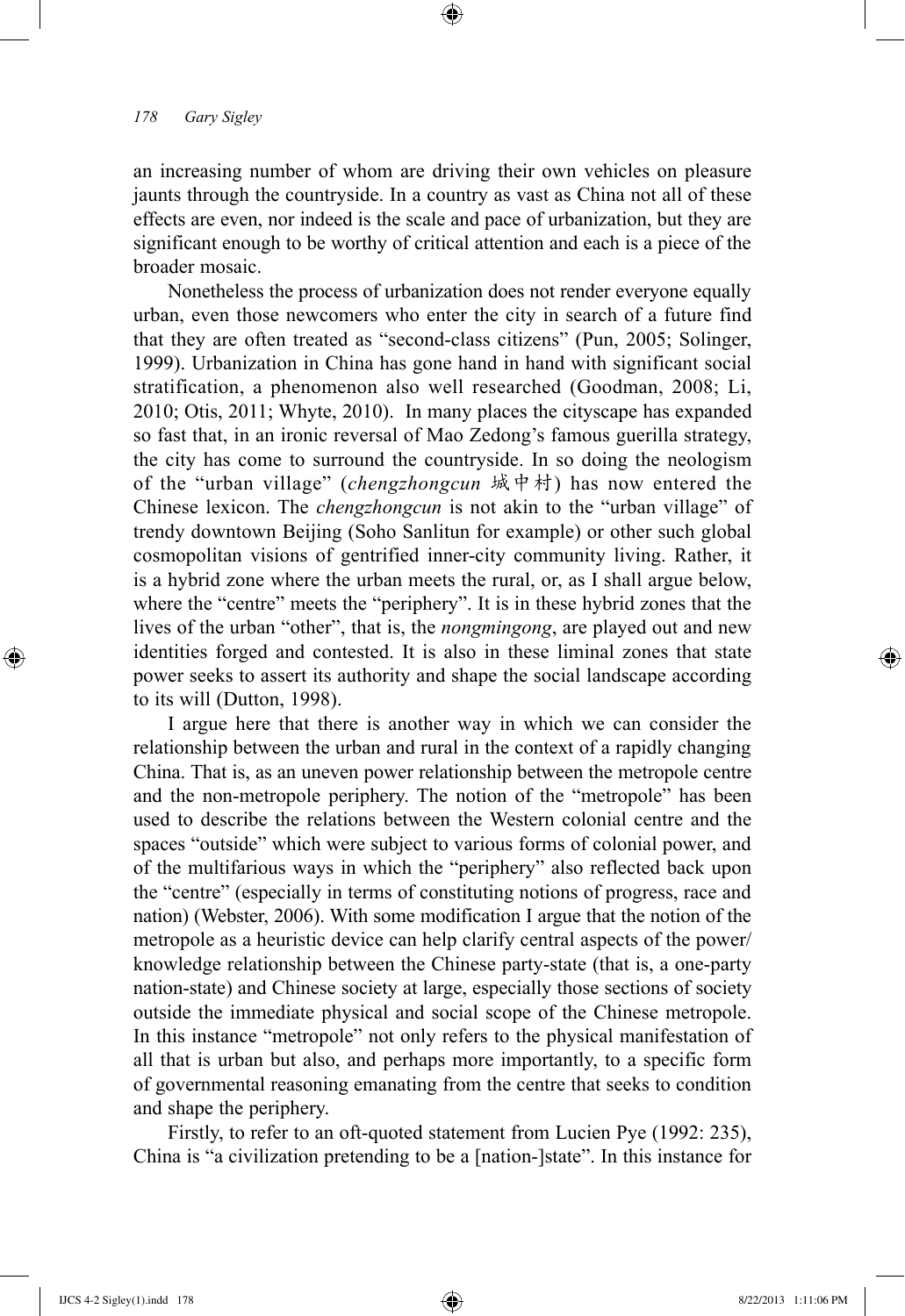"civilization" read "empire". I do not have the space here to examine in detail the pros and cons of this argument; suffice to say that present-day China does indeed represent the only remaining nineteenth-century, that is "premodern", multi-ethnic empire (Crossley, 2002). To forge this gargantuan entity into a modern nation-state requires an enormous act of will from the centre upon the periphery. This includes the processes, both violent and nonviolent, of incorporating the non-Han regions into the fold of the nation, a process well documented elsewhere (Mullaney, 2011).

⊕

Secondly, taking ethnicity out of the equation, the biggest divide in contemporary China (or indeed "modern" China) is itself between the "urban" and the "rural". In 1947 in the seminal classic *From the Soil* (*Xiangtu Zhongguo* 乡土中国) Fei Xiaotong (1992: 37) wrote that "Chinese society is fundamentally rural". Fei (1992: 40) further described the (Han) farming communities as being fixed and immobile. "Being fixed in space, people live in solitude and isolation," he wrote. The post-1949 *hukou*  $\dot{P}$   $\Box$  system of household registration did certainly perpetuate this condition of relative isolation, at least directly from urban China if not from the ideological reach of the Maoist party-state. However, the rural in contemporary China is certainly no longer "fixed and immobile". As mentioned above, farmers have *en masse* migrated to the cities and many a rural community has been absorbed by an expanding urban landscape. Yet the *hukou* system is still firmly in place perpetuating a system of second-class citizenship, forever marking out the *nongmingong* as "Other" and bearing all the associated connotations the term implies.

The essays in this collection explore different facets of this so-called metropole power, of which urbanization is a correlate phenomenon, right from the very epicentre in places like the Pearl River Delta and cosmopolitan Shanghai, to a small village in Anhui – Xiaogang – which in the late 1970s was the site of the first experiment in "household farming" that would in turn help trigger a nation-wide shift in agricultural policy in the 1980s. The contrast between the Pearl River Delta and the Anhui village of Xiaogang could not be greater. It was in the Pearl River Delta that China's experiment with urban reform first began in the late 1970s transforming the bucolic landscape of what is now known as Shenzhen into a bustling metropolis in the short space of three decades. Xiaogang, by contrast, despite its historic role in laying the way for reform was for much of the last thirty years of reform clearly on the outside, but it too now has been thrust into the trajectory of nation-building modernization in efforts to create a "new socialist countryside" (*shehuizhuyi xin nongcun* 社会主义新农村), and to ensure that no point in the nation-state remains unconnected from the centre.

It is through this grid of profound social change in which the centre works upon the periphery (to greater and lesser degrees of success) that the essays

IJCS 4-2 Sigley(1).indd 179 8/22/2013 1:11:07 PM

⊕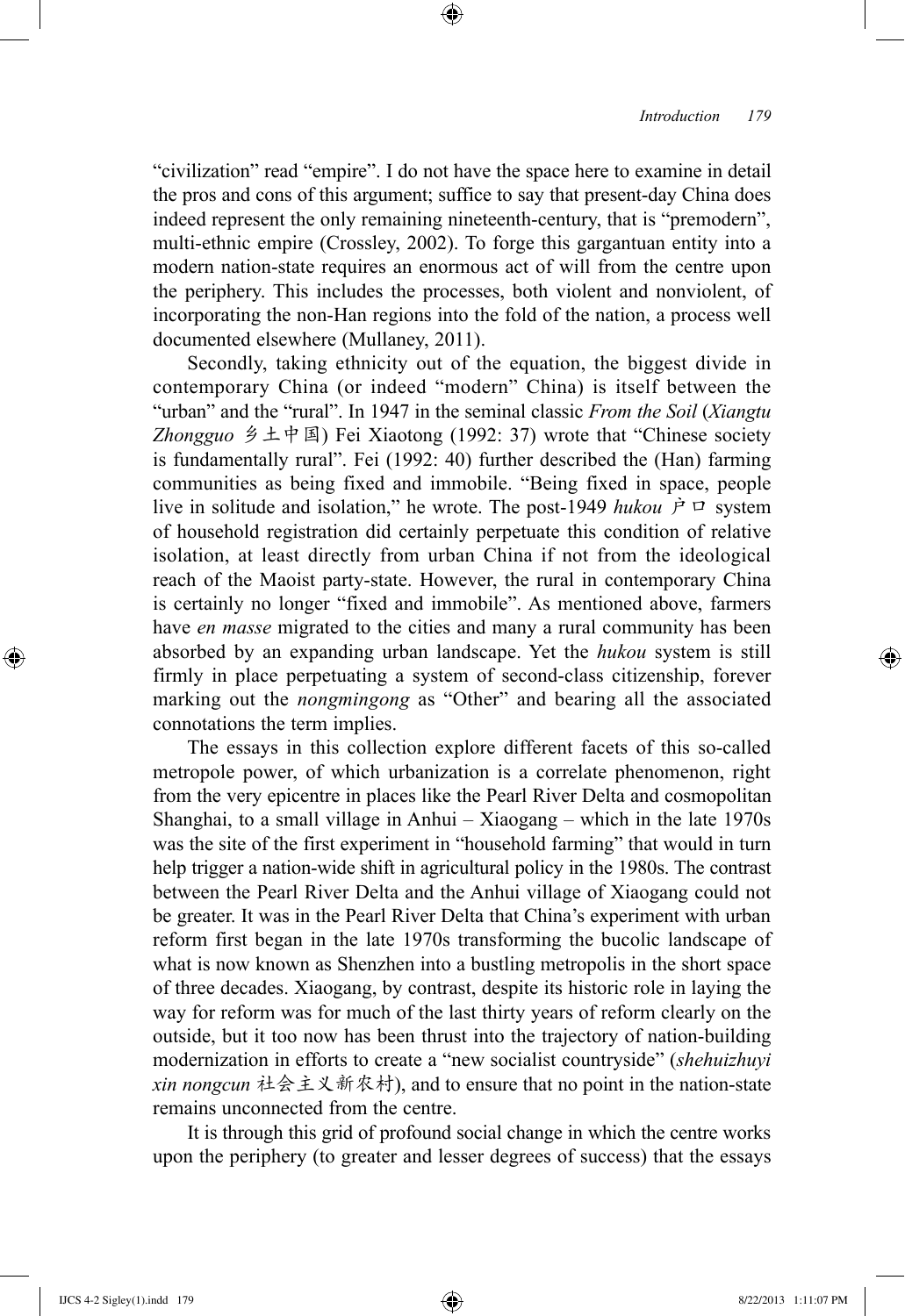here examine the intersection of government, space and power. Government is understood in the broad Foucauldian sense of the "conduct of conduct", that is, in the heterogeneous ways in which state power in China comes to impose its will on the citizen-subject. The essays collectively point towards a form of Chinese governmentality, what I have elsewhere playfully described as a form of "liberal despotism" (Sigley, 2004). Space in these essays represents the point at which government and subject meet in the contested zones. These spaces take the shape of villages in the heartland of Anhui, of urban villages in the Pearl River Delta and of the cityscape of Shanghai. Power is the concrete manifestation of opposed wills, one seeking to control and order, and another to resist and evade. In what follows I briefly consider how each of the papers relates to the central themes outlined above.

⊕

## **2. Government**

⊕

In terms of government the contributions provide different angles on a complex question. However banal it sounds there is no getting away from the dominance of the party-state when it comes to government in China. Although much "space" has been opened up for private life since the onset of reforms in 1978, the party-state still continues to play the determining role in government at all levels. Yet whilst this remains the case it would be incorrect to suggest that since 1978 nothing has changed. In parallel with the development of a market economy, albeit a "socialist market economy", the scope for individual agency in terms of choices relating to lifestyle has created new sites for self-expression and subjectivity both within and beyond the emerging consumer culture. As I have argued elsewhere (Jeffreys and Sigley, 2009) we can understand the shift that has taken place in China as one of "government" to "governance". That is, the party-state has divested itself of some authority and direct administrative control in favour of allowing certain sections of the population to practice greater degrees of self-autonomy (see also Hoffman, 2006). In the analysis of deeply embedded concepts such as *suzhi* 素质 (human quality), for example, we see that the terrain of government has widened considerably and that not all citizens (or we might say "citizen-subjects" to capture the dual sense of autonomy and heteronomy implied here) are treated equally. In terms of the discourse of *suzhi*, for example, some are seen to possess the attributes of "high quality" (*gao suzhi*  高素质) and are thereby able to govern themselves, whilst others are in the "low quality" (*di suzhi* 低素质) category and in need of "self-improvement" (Sigley, 2009).

Li Lingling examines in her contribution the resistance on the part of rural-urban migrant writers who critique and mock the sanitized vision of the urban landscape proffered by the local government and urban property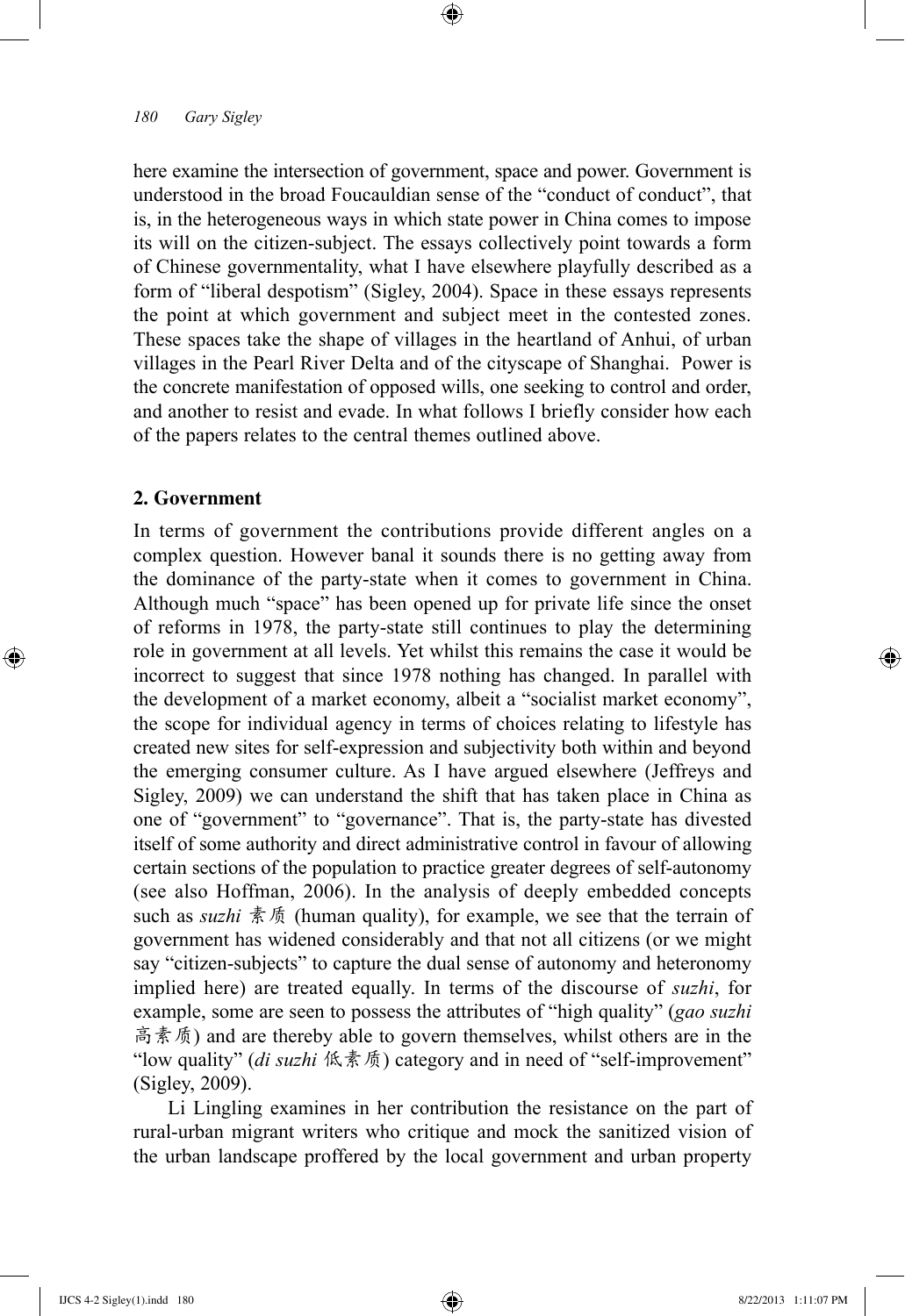developers. These urban-migrant writers inhabit the hybrid zone of the urban/rural in two senses. Firstly, they are themselves rural migrants who have come to the city in search of employment opportunities. Secondly, due to strained financial circumstances, they must reside in the *chengzhongcun* (urban villages) which whilst now surrounded by the urban still retain a sense of being "outside", "marginalized" and even "dangerous". The status of being "rural" is thus saturated in terms of both place of origin and place of residence. Whilst the urban authorities and property developers look upon the space of the *chengzhongcun* as unruly, disordered and unsafe, Li notes that for the urban-migrant writers these liminal spaces become the battle-ground for contesting their sense of new identity and in so doing offer a valuable critique of metropole reasoning that would wish to ignore and eradicate the presence of the *chengzhongcun* altogether. We can detect here some similarities between the experience of writers from the "colonies" who vented their rancour against the metropole establishment (Ashcroft, Griffiths and Tiffin, 2002). Li's work reminds us that government is much more than the act of policy formation and implementation but just as equally about the formation of conceptual categories of "the governors" and "the governed". In her work we gain unique insights to subaltern voices critiquing the efforts of urban authorities to make the city in the image of a "middle class utopia".

⊕

In continuing to focus on government, Thao Nguyen in her contribution examines "citizenship" in Shanghai where authorities focus their attention on the process of "civilizing" the new rural-to-urban migrants, seeking to improve their *suzhi* (human quality) and cope with a rapidly changing urban social landscape. Nguyen's work is somewhat sympathetic to the tasks confronting government in contemporary China. The very success of the reform process in creating a more plural, dynamic, mobile China are also the very processes which make it more difficult and challenging to govern. She notes that, "*Shequ* [community] building should therefore be viewed as an attempt by the party-state to build formal institutions of political participation to ensure that collective actions against the state can be organized in a politically acceptable manner and that they do not spill onto the streets and pose a threat to social stability."

Through an examination of the "civilization campaign" (*wenming huodong* 文明活动) and "community building" (*shequ jianshe* 社区建设) Nguyen outlines how government in Shanghai has adapted its strategies in the shift from the "work unit" (*danwei* 单位) to the "community" (*shequ* 社区) as the terrain of urban government (which can also be understood in terms of the aforementioned shift from "government" to "governance"). According to government statements, the "community" promises to be a site of increasing local autonomy and self-governance (*zizhi* 自治). However, Nguyen notes that such claims need to be understood in terms of a limited autonomy that

⊕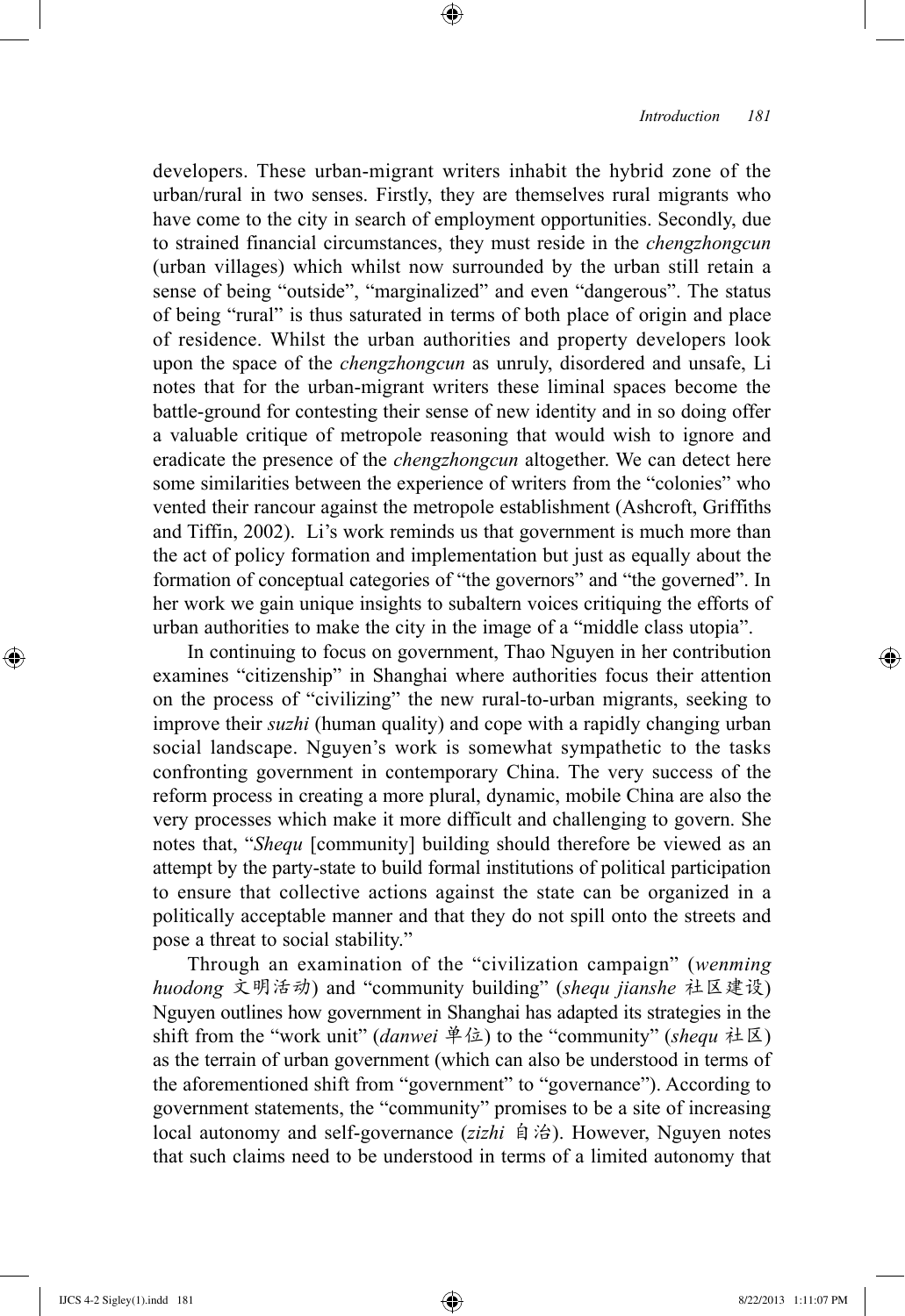is graded and granted according to the level of *suzhi*. For instance, we see in this transition a state-led effort to incorporate the large influx of migrant workers into Shanghai through a process of encouraging them to develop a sense of "being urban" and "being civil", what Nguyen refers to as a process of cultivating an "inner urbanism". In this regard Nguyen argues that, "Civilizing campaigns at the *shequ* level should be understood as attempts to rectify the 'deficient' component of China's urbanization process as manifested in the 'poor quality' (*di suzhi*) of its vast workforce of ruralurban migrants."

⊕

# **3. Space**

⊕

From the villages of the remote rural areas to the *chengzhongcun* of urban China, space itself is both an artefact of government and a contested zone. Space in this sense is a problematization, something that governments wrestle with in determining the desirable, at least from the view of the authorities, dimensions, and of making spaces that are more amenable to surveillance and intervention, especially in terms of securing "social stability" (Sigley, 2013). Just as equally, however, space is also seen as a significant site of resistance and negotiation between the party-state and the citizenry. Two of the contributions focus squarely on urban China and investigate the social consequences of rapid urban expansion and rural-to-urban migration.

David Wang's study of the urban villages of Shenzhen serves as an informative introduction and overview of the phenomenon of the urban village. Shenzhen is itself a product of reform, a city that did not exist before 1978. As one of the first, and without doubt the most significant, Special Economic Zones (SEZs), it is fair to say that it is the birthplace of modern Chinese state capitalism. And in a measure of how fast Shenzhen has grown, it is also the first city to confront the "urban village". With a focus much more on the native villagers rather than the urban-migrants, Wang's study shows that in the case of Shenzhen the native villagers have been able to resist and deflect to varying degrees the developmental intentions of government urban planners. We see that the local villagers have been able to effectively adapt to changing circumstances and maintain a sense of collective identity through the creation of village companies. Wang concludes that the case of the urban villages in Shenzhen, at least as far as the native villagers are concerned, is a positive model for urban villages in other parts of China (many of which have little space or power of negotiation with the city government and property developers).

Li adds to Wang's informative overview by focusing on the rural-tourban migrant, the *nongmingong*. Whereas Wang provides a view of the urban village from the perspective of the native villagers, Li comes at the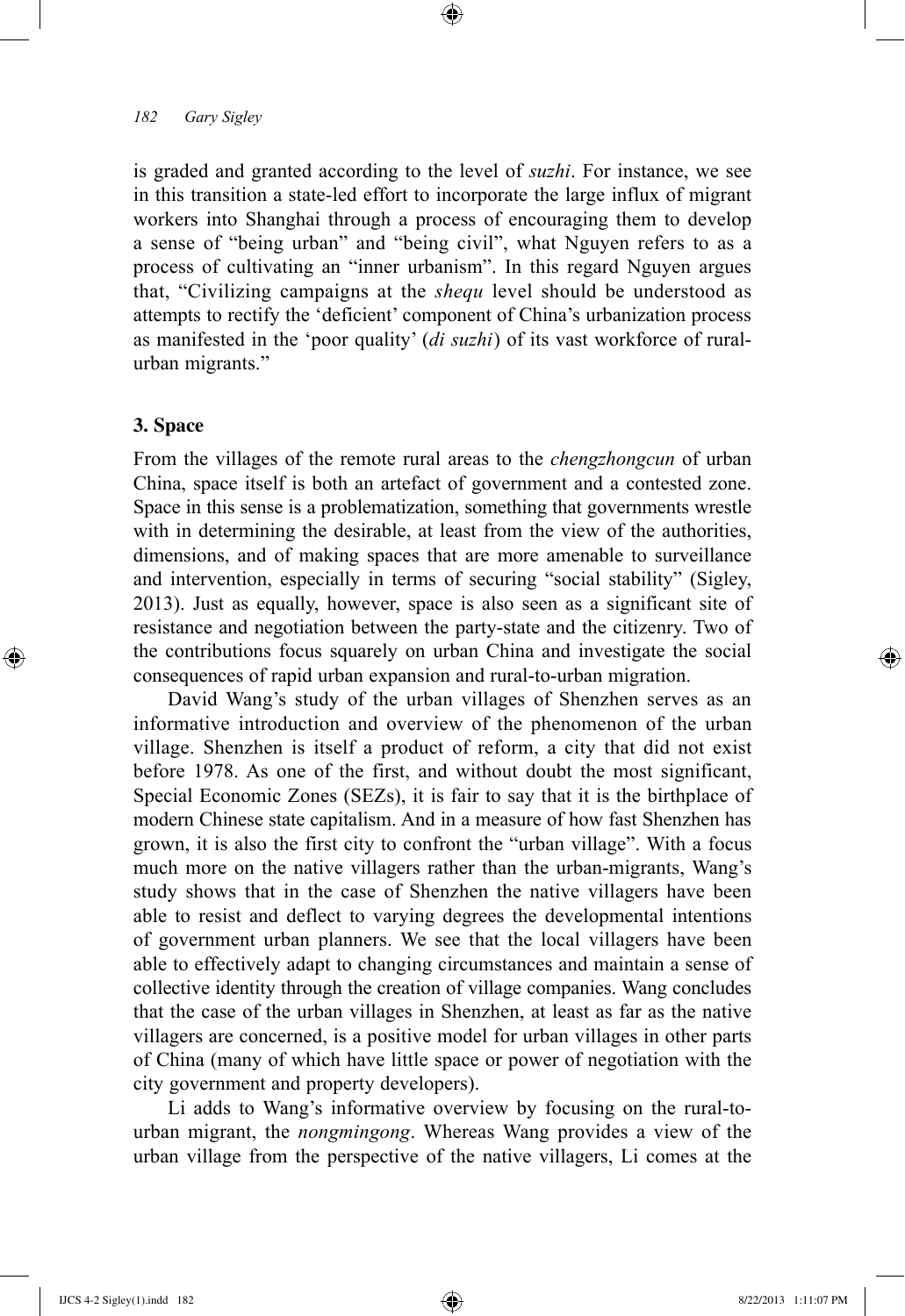problem from the view of the rural-to-urban migrant, and in particular the urban migrant writer. In this case quite a different perspective emerges. In her study of urban alienation and identity, Li examines the relationship between the rural migrants and the urban spaces (typically the urban village) they occupy, and those spaces from which they are excluded. Drawing upon the voices of the subaltern through interviews and "labour literature" (*dagong wenxue* 打工文学) we are given privileged access to the phenomenon of the urban village from the point of view of the *nongmingong*. Instead of seeing the urban village as a "cultural wasteland" (*wenhua shamo* 文化沙漠) we instead see them as spaces of "cultural production". Li adroitly highlights the battlelines drawn over identity in the contest to make meaning and (dis)order out of urban space. The neat and imposing blueprints of the urban developer and city official are pitted against the wit, sarcasm and passion of the pen of the migrant worker. Li calls upon urban residents and officials to look at the space of the urban village in more favourable terms. She holds that, "Demolishing urban villages means destroying the cultural cells of the organic city and excluding the cultural possibilities and diversity of life in the city that everyone can call 'home'."

⊕

Hongguang He, by contrast, focuses our attention back on rural China. His paper reminds us that the social transformation underway in China is not just confined to the urban areas and highlights the planning intentions of the centre upon the villages in the "new socialist countryside" (*shehuizhuyi xin nongcun*) campaign, a governmental campaign of enormous significance yet one which has received very little scholarly attention in the anglophone academy. Hongguang He examines spatial change in the village of Xiaogang, which – as mentioned above – is famous for being the first village to switch from collective to household farming in the late 1970s. We see in Xiaogang the strong hand of the state concerned as it is with "modernizing" the village by bringing order and meaning to village space. In a paper that straddles both the themes of space and government, Hongguang He outlines what he refers to as the "spatialization of government". In so doing he asks: how has space been (re)designed in a particular way to govern or manage the village? Whilst acknowledging the rise of individual forms of subjectivity even in rural China during the reform period, Hongguang He also argues that "a collectivized form of subjectivity still persists and that this collective family identity is built into village public and domestic spaces". Through his case study we gather that the development of public space forms an ongoing site of negotiation between the government and the local villagers. Hongguang He argues that "new forms of space continue to bolster collectivized rather than individualized forms of subjectivity". This contrasts with Yan Yunxiang's (2009) work on the "individualization" of rural China and will serve as a useful addition to this important area of research.

⊕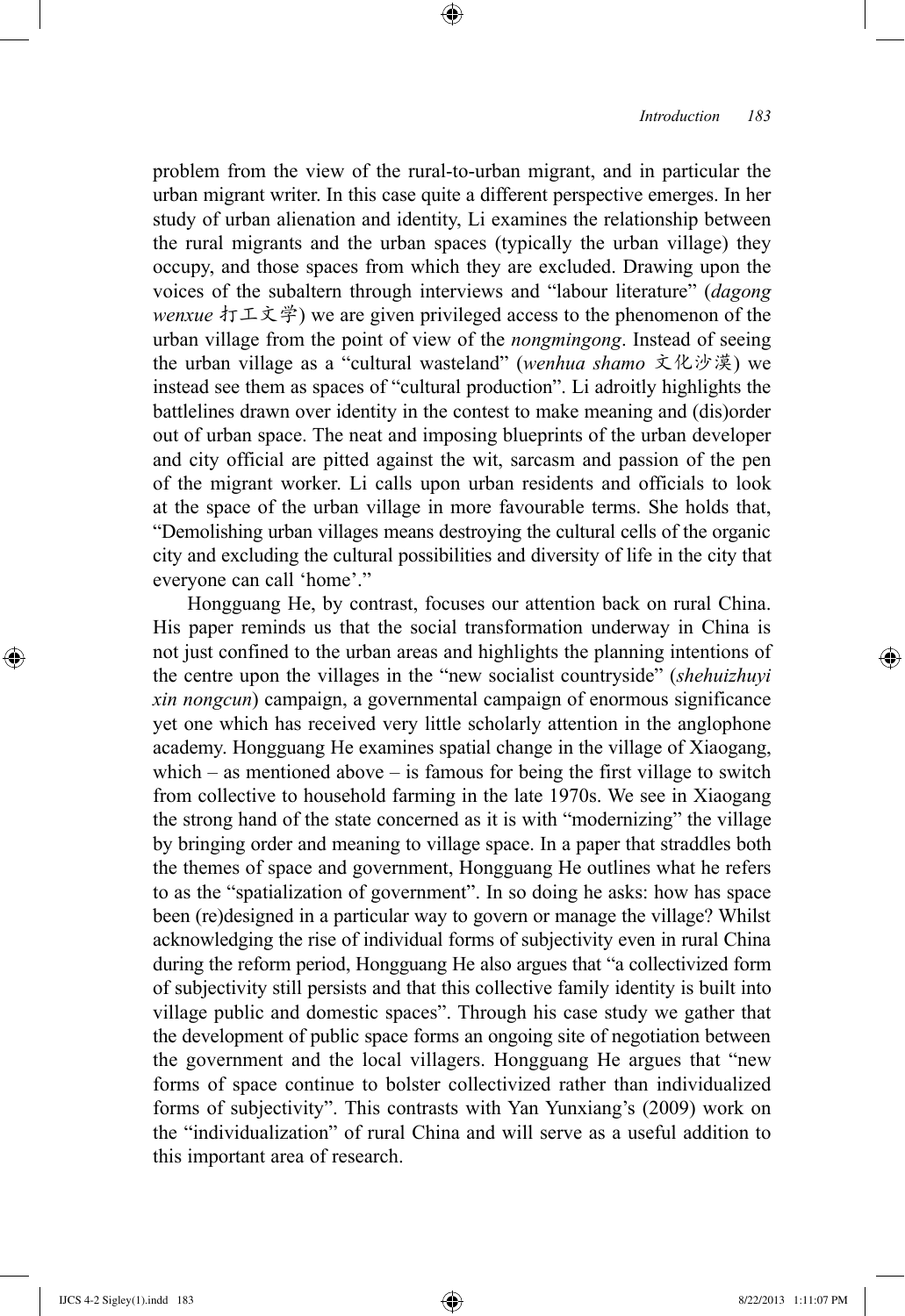David Wang in his contribution on Shenzhen also highlights the collective function of the urban village. Wang argues that the villages as a form of collective agency have played an important role in providing a safety net and form of collective representation for villagers as the society and landscape around them undergo a dramatic transformation. In this regard, the urban villages that Wang describes are kinds of liminal spaces between the urban and the rural, and during the process of urbanization they become hybridized zones. Wang argues that both Ferdinand Tönnies's terminology of *Gemeinschaft* and *Geselleschaft*, often used to characterize rural and urban communities respectively, could both equally be applied to the urban villages. As Wang notes, "In the urban village we find both the kind of *Gemeinschaft* rural community and *Geselleschaft* modern urban society." This fascinating blend of the "rural" and the "urban" right in the heart of the metropolis that is now Shenzhen is only possible because of the continued existence of the space of the urban village, itself a product of the specific form of land tenure that, until recently in Shenzhen, distinguished between rural and urban households. Wang's study is thus a testimony to the divergent possibilities available to city planners in the context of China and that in the process of urbanization Chinese cities do not have to become an undifferentiated homogenous space of sameness. But perhaps more importantly the form of collective ownership found in some of Shenzhen's urban villages points to the possibility of different forms of grass-roots associational life and empowerment that may be helpful in the transition towards more broader participatory forms of political life. To simply destroy the urban village is to eradicate this possibility. This brings us to the final theme of the papers, "power".

⊕

# **4. Power**

⊕

As I noted in the introduction we could understand this form of power as extending from the "metropole", a term I modify here to denote the significant omnipresence of an urban-based party-state in contemporary China. Power in this sense finds its strength both in the physical apparatus of the state in implementing and enforcing policy but also in the forms of knowledge and expertise which assist in rendering the social terrain visible and amenable to intervention. Yet as other contributors note, even when subjects meet this condition for self-improvement it does not guarantee that they will be welcomed into the arms of the urban citizenry and aspirational middle class. As Li argues, "The different worlds of the rural and the urban have become the most significant symbols of social class and cultural identity in China." All of the essays explore this divide in one way or another. Li, Wang and Nguyen examine those spaces of the "urban" and "rural" which overlap. As a result of a system of household registration (*hukou*), which divides the population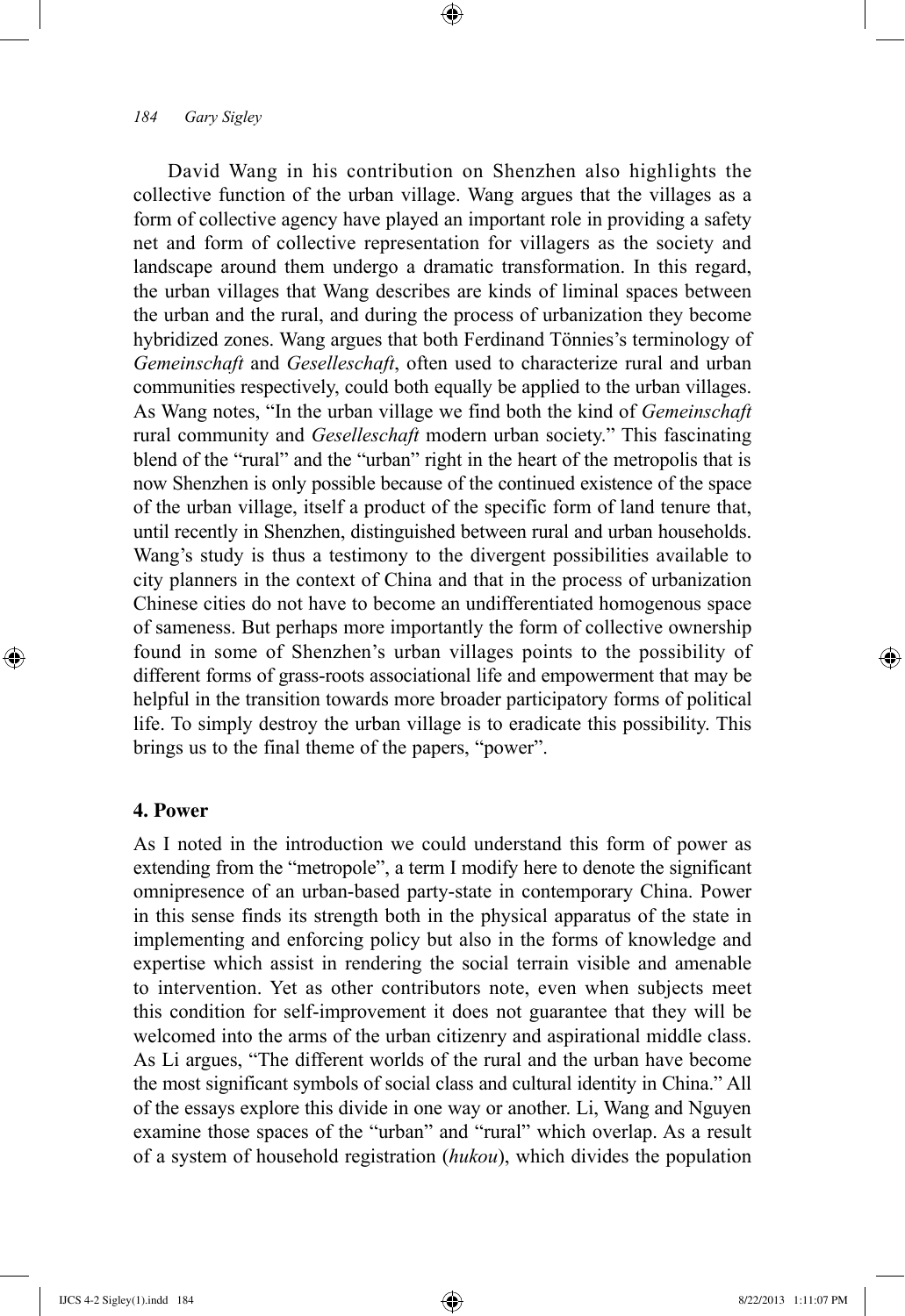administratively into either a "rural" or an "urban" resident, it is very difficult for rural migrants to officially change their status. Even if they could change residency from "rural" to "urban" they are still marked out as different.

⊕

Nguyen's paper adds to Li's insofar as it goes beyond the "migrant" versus "resident" divide to note that even within the "migrant" category there is a stratification of "high quality" (*gao suzhi*) and "low quality" (*di suzhi*) migrants, thus bringing to our attention the significant process of social stratification within urban China and the varied responses of government in "managing" these different groups. One of the key problems confronting this metropole power is how to incorporate "the other" into urban space, that is, to welcome them not just as migrants but more importantly "new citizens" (or in the case of Shanghai, the "new Shanghainese", a label which is only currently applied to the "high quality" migrants).

The papers are thus collectively describing a form of power emanating from the metropolitan centre seeking to shape and condition the conduct of China's citizenry. Even in the remotest corners of China, at least in the papers in this collection, local governments, whilst having some leeway to implement to suit local conditions, must at the end of the day comply with prefectural, provincial and central directives. Power in this sense is not applied evenly; it uses dividing practices to distinguish between the "quality" (*suzhi*) of different subjects and to impose different regimes. But at the same time through the use of the pen or in other acts of evasion those who are the target of such transformative agendas can and do speak back. Collectively the essays in this collection offer as a cross-section of contemporary China and the conflicts, tensions and contestations between state and society.

### **Note**

⊕

Dr Gary Sigley (席格伦) is a Professor of Asian Studies at the University of Western Australia. His research focuses on various aspects of the Chinese government, culture, and tourism. Recent articles include "From Revolution to Government, from Contradictions to Harmony: Urban Community Policing in Post-Deng China", in Randy Lippert and Kevin Walby (eds) (2013), *Policing Cities: Urban Securitization and Regulation in a 21st Century World*, London: Routledge; and "The Ancient Tea Horse Road and the Politics of Cultural Heritage in Southwest China: Regional Identity in the Context of a Rising China", in Helaine Silverman and Tami Blumenfield (eds) (2013), *Cultural Heritage Politics in China*, New York: Springer. <*Email: gary.sigley@uwa.edu.au*>

## **References**

Ashcroft, Bill, Gareth Griffiths and Lisa Tiffin (eds) (2002), *The Empire Writes Back: Theory and Practice in Post-Colonial Literatures*, London: Routledge.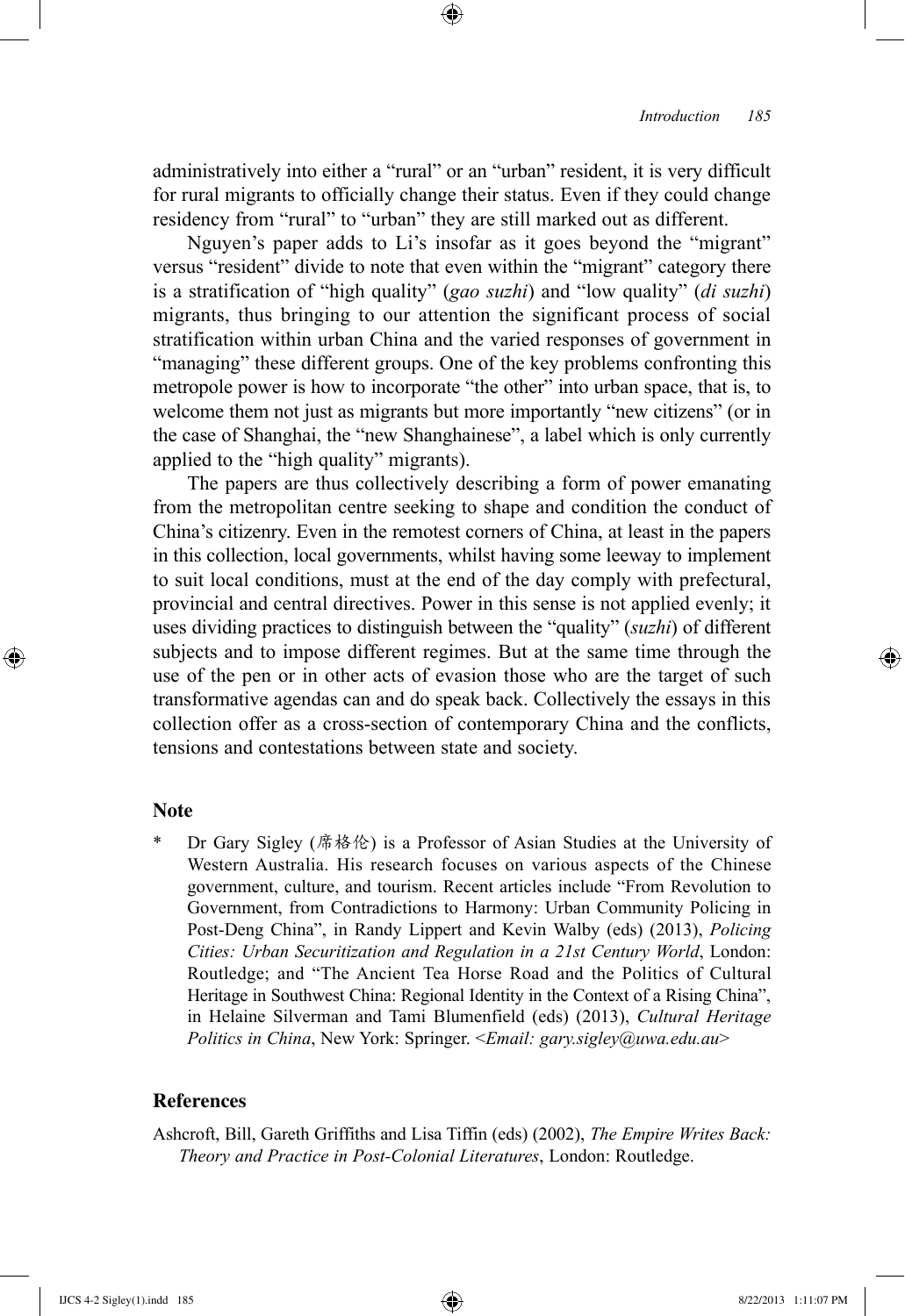Bray, David (2005), *Social Space and Governance in Urban China: The Danwei System from Origins to Reform*, Stanford: Stanford University Press.

⊕

- Crossley, Pamela (2002), *A Translucent Mirror: History and Identity in Qing Imperial Ideology*, Berkeley: University of California Press.
- Davis, Deborah S. *et al*. (eds) (1995), *Urban Spaces in Contemporary China: The Potential for Autonomy and Community in Post-Mao China*, Cambridge: University of Cambridge Press.
- Dutton, Michael (1998), *Streetlife China*, Cambridge: University of Cambridge Press.
- Fei Xiaotong (1992) [1947], *From the Soil: The Foundations of Chinese Society*, Berkeley: University of California Press.
- Friedmann, John (2005), *China Urban Transition*, Minneapolis: University of Minessota Press.
- Goodman, David S. (2008), *The New Rich in China: Future Rulers, Present Lives*, London, Routledge.
- Hoffman, Lisa (2006), "Autonomous Choices and Patriotic Professionalism: On Governmentality in Late-Socialist China", *Economy and Society*, Vol. 35, No. 4, pp. 550-570.
- Jacka, Tamara (2006), *Rural Women in Urban China: Gender, Migration, and Social Change*, Armonk, New York: M.E. Sharpe.
- Jeffreys, Elaine and Gary Sigley (2009), "Governmentality and China", in Elaine Jeffreys (ed.), *Chinese Governmentalities: Governing Change, Changing Government*, London: Routledge, pp. 1-25.
- Li, Cheng (2010), *China's Emerging Middle Class: Beyond Economic Transformation*, Washington D.C.: Brookings Press.
- Mullaney, Thomas S. (2011), *Coming to Terms with the Nation: Ethnic Classification in Modern China*, Berkeley: University of California Press.
- Murphy, Rachel (2004), "Turning Peasants into Modern Chinese Citizens: 'Population Quality' Discourse, Demographic Transition and Primary Education", *The China Quarterly*, Vol. 177, pp. 1-20.
- McGee, T.G. (2007), *China's Urban Space: Development Under Market Socialism*, London: Routledge.
- Pun, Ngai (2005), *Made in China: Women Factory Workers in a Global Workplace*, Durham, Duke University Press.
- Pye, Lucian W. (1992), *The Spirit of Chinese Politics*, Cambridge, Mass.: Harvard University Press.
- Oakes, Tim and Louisa Schein (eds) (2006), *Translocal China: Linkages, Identities, and the Reimagining of Space*, London: Routledge.
- Otis, Eileen (2011), *Markets and Bodies: Women, Service Work, and the Meaning of Inequality in China*, Stanford: Stanford University Press.
- Sigley, Gary (2004), "Liberal Despotism: Population Planning, Government and Subjectivity in Contemporary China", *Alternative: Global, Local, Political*, Vol. 29, No. 5, pp. 557-575.
- Sigley, Gary (2009), "*Suzhi*, the Body, and the Fortunes of Technoscientific Reasoning in Contemporary China", *Positions: East Asia Culture Critique*, Vol. 17, No. 3, pp. 538-566.

IJCS 4-2 Sigley(1).indd 186 8/22/2013 1:11:07 PM

⊕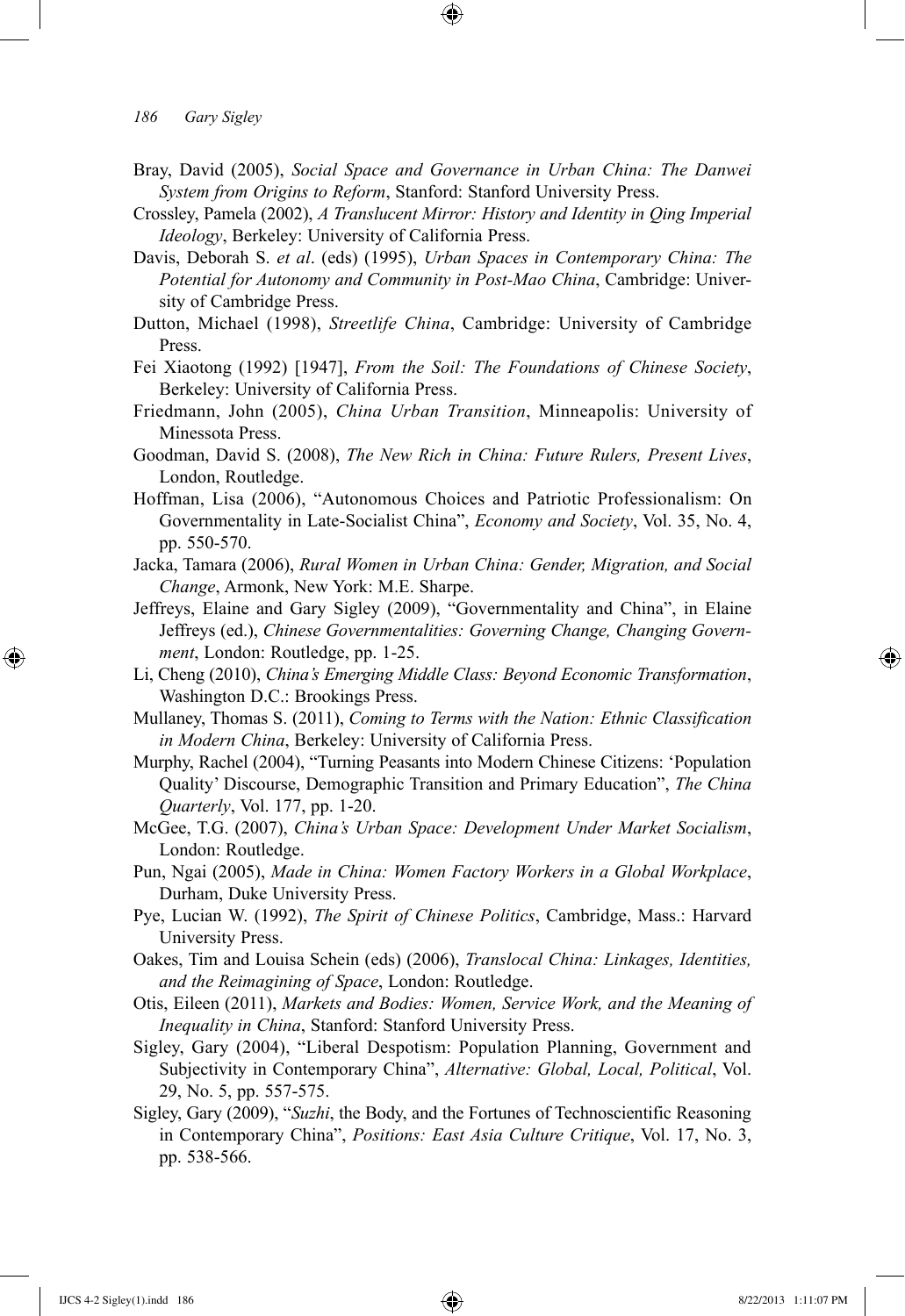### *Introduction 187*

Sigley, Gary (2013), "From Revolution to Government, From Contradictions to Harmony: Urban Community Policing in Post-Deng China", in Randy Lippert and Kevin Walby (eds), *Policing Cities: Urban Securitization and Regulation in a 21st Century World*, London: Routledge.

 $\bigoplus$ 

- Webster, Anthony (2006), *The Debate on the Rise of the British Empire*, Manchester: Manchester University Press.
- Whyte, Martin King (ed.) (2010), *One Country, Two Societies: Rural-Urban Inequality in Contemporary China*, Cambridge, Mass.: Harvard University Press.
- Yan Yunxiang (2009), *The Individualization of Chinese Society*, Oxford and New York: Berg.

⊕